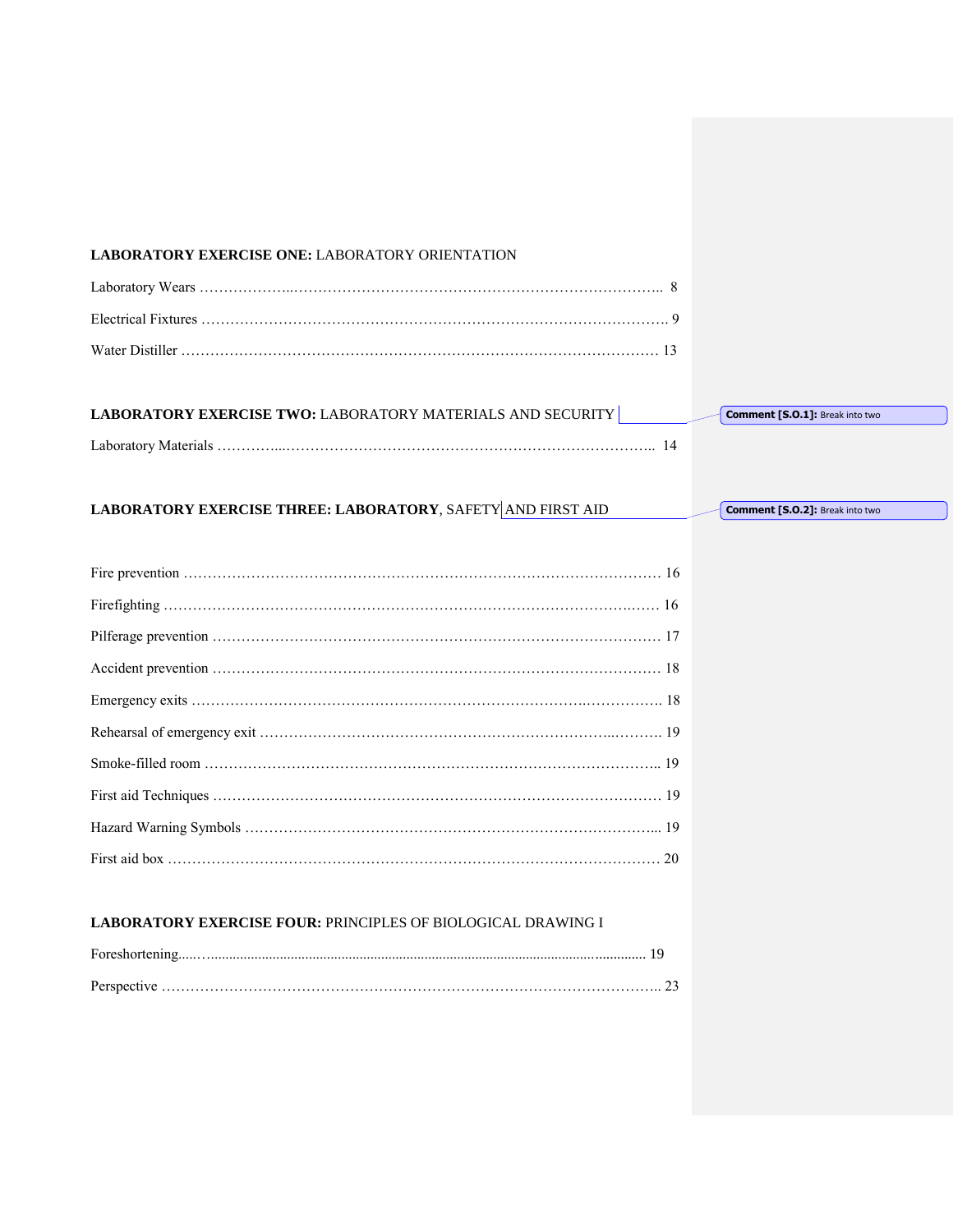LABORATORY EXERCISE FIVE: PRINCIPLES OF BIOLOGICAL DRAWING II: MORE PRACTICE

# **LABORATORY EXERCISE SIX: COLLECTION AND PRESERVATION OF PLANTS: EMPHASIS ON** PLANT PRESS …………………………………………. 27

WEEK 7: MIDSEMESTER TEST:

**LABORATORY EXERCISE EIGHT:** METHODS OF COLLECTING, KILLING AND PRESERVING ANIMALS I: PRACTICE